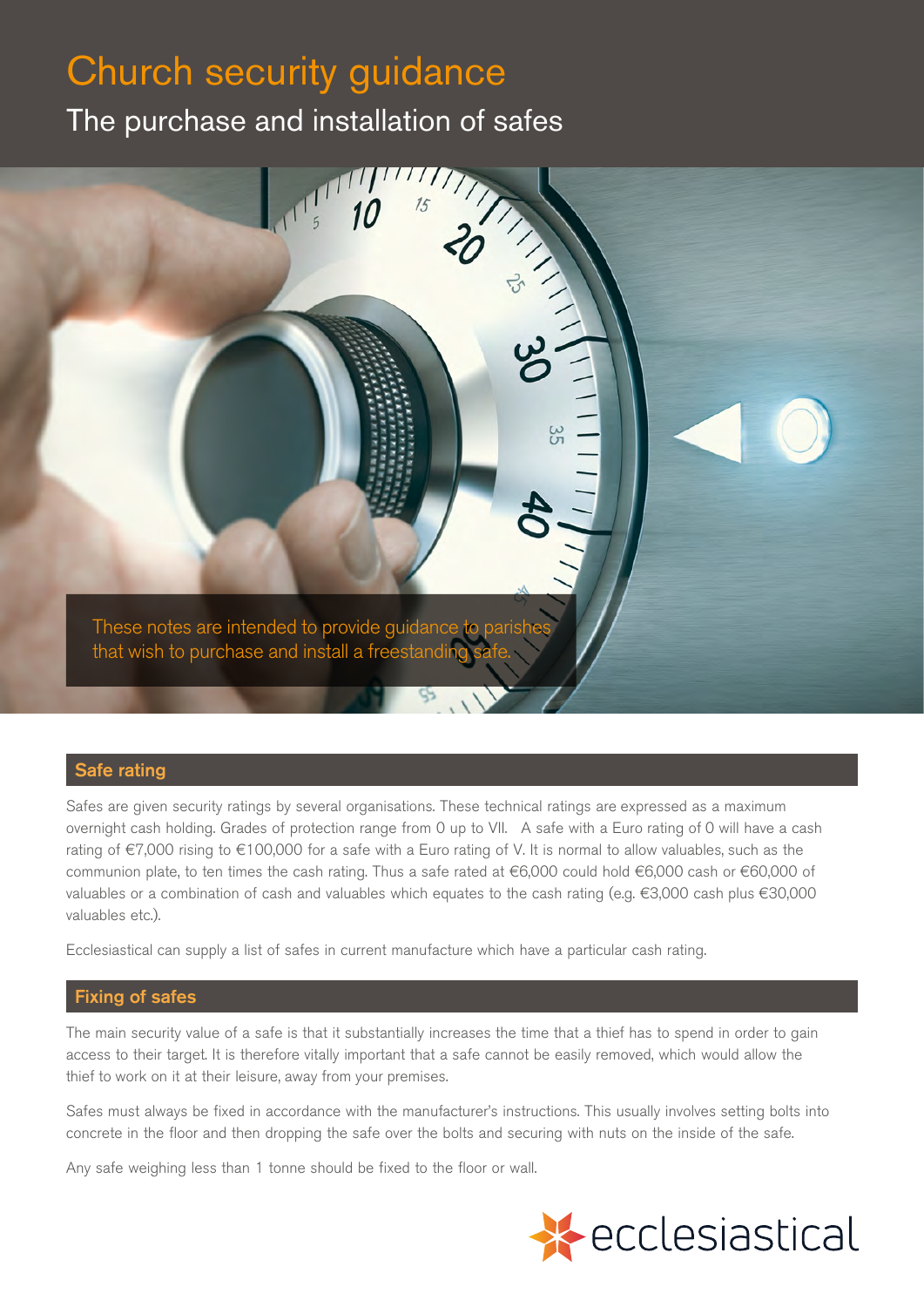# Location of safes

Safes are not easy items to relocate so care should be exercised in choosing a place to site a safe. Some points to consider are:

#### **n** Security

It is better to locate a safe out of sight in a locked area such as a vestry.

#### **n** Alarm protection

If the safe is located in an area covered by an intruder alarm this will provide even greater protection as it will substantially reduce the time the thief has available to work on the safe.

#### **n** Ease of use

Check that the safe door has room to open fully and that there is sufficient room for those who will use the safe to gain easy access. Many safes can be purchased with the doors hung either right or left.

#### $\blacksquare$  Floor strength

It is essential to check that the floor in the intended position is strong enough to bear the weight of the safe.

#### **n** Aesthetic considerations

Will the safe spoil the appearance of the part of the building where it will be located?

# Purchase of safes

Safes can be purchased direct from the manufacturer or from local safe suppliers or security centres. It is suggested that quotations should be obtained for several safes with the appropriate cash rating. Always ensure that all quotations include supply, delivery, installation and fixing.

Ecclesiastical should be consulted before an order is placed.

### Safe sizing

The size of a safe has no impact upon the cash rating. It should be ensured that the safe is of sufficient size to hold all the valuables and other items that require protection.

Particular care should be taken if it is intended to use the safe for the storage of large items such as crosses and candlesticks.